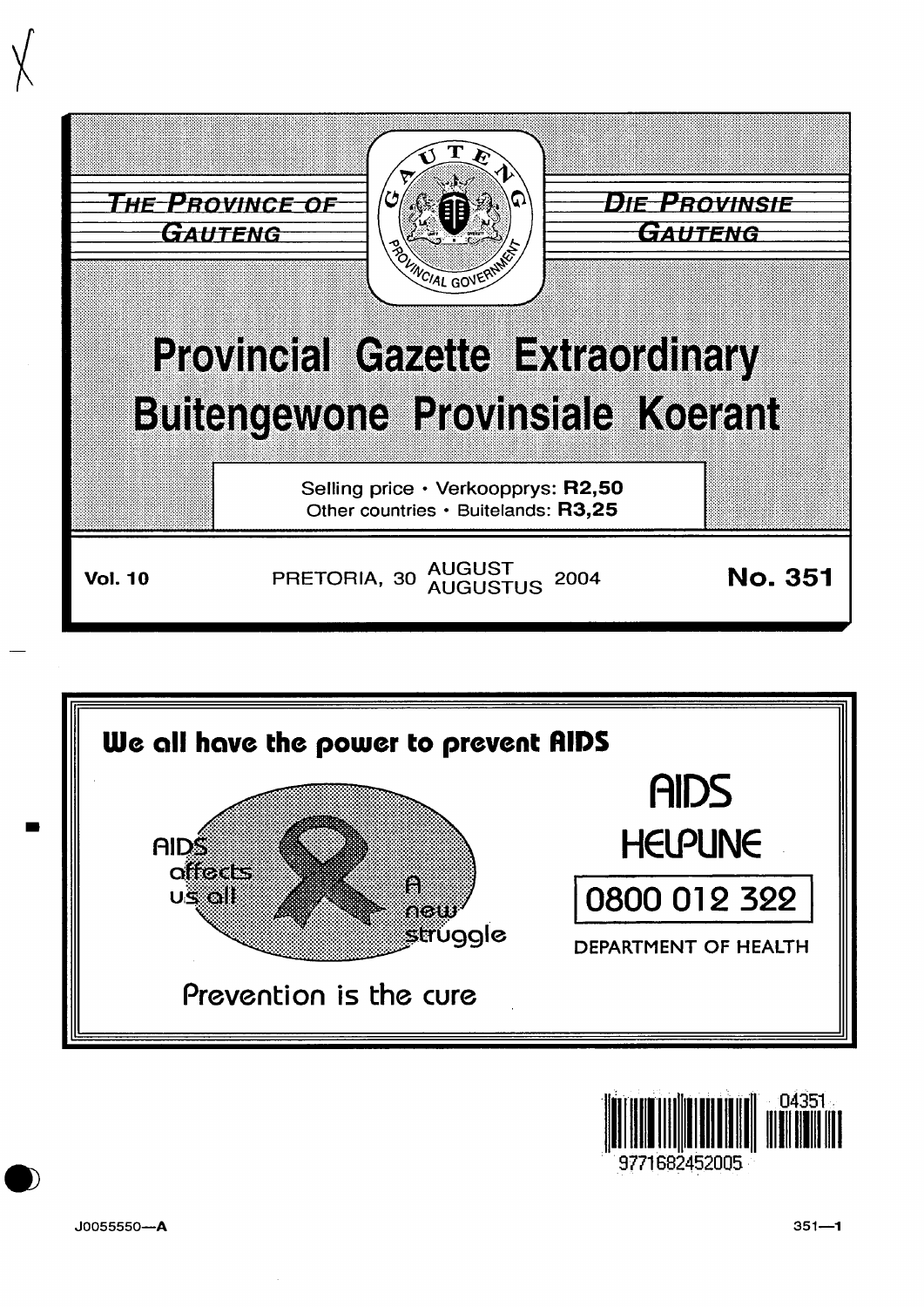## **CONTENTS • INHOUD**

No. Page Gazette No. No.

## **GENERAL NOTICE**

2764 Town-planning and Townships Ordinance (15/1986): Ekurhuleni Metropolitan Municipality: Kempton Park Amendment Scheme 1309 ........................................................................................................................................... . 3 351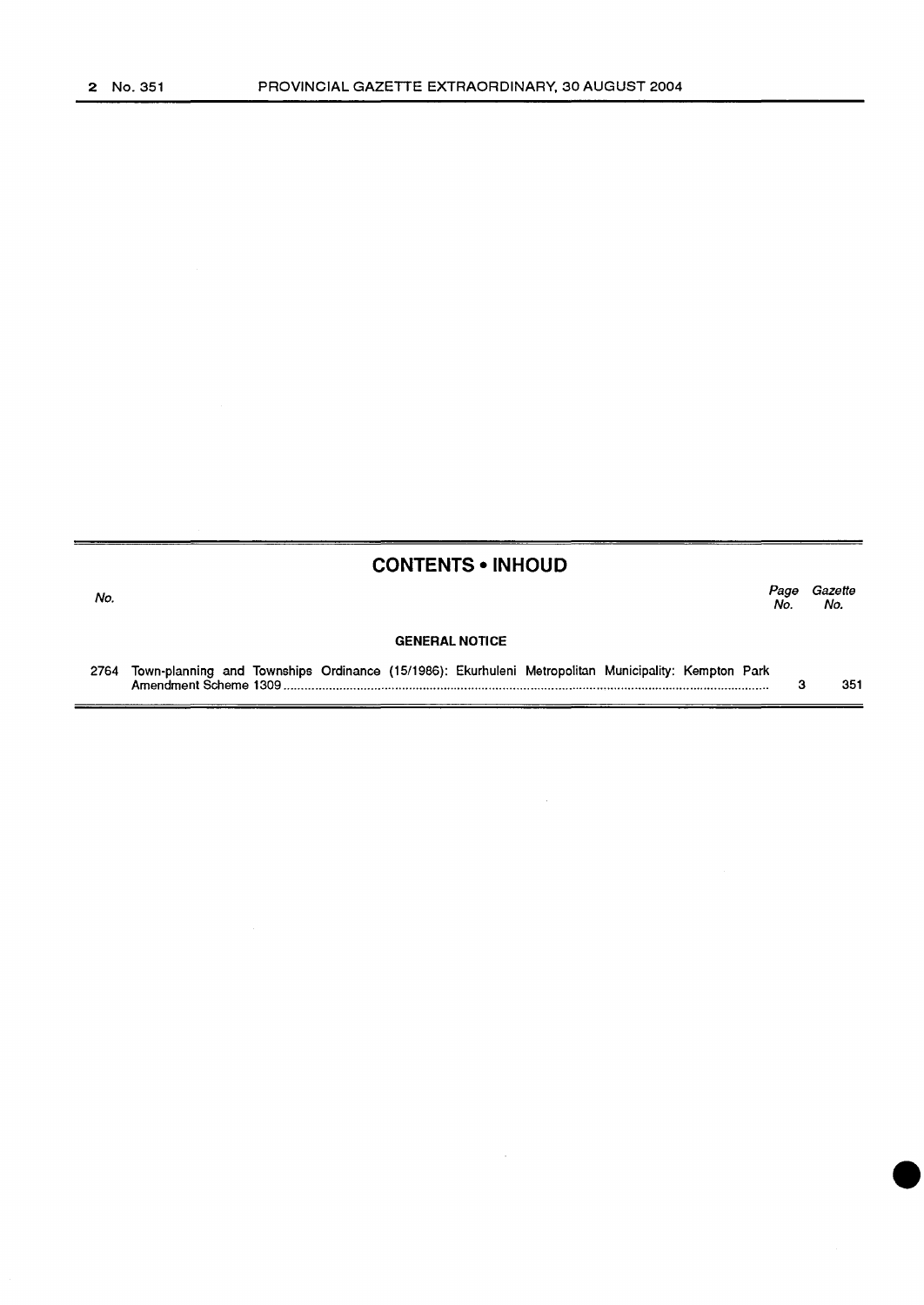## GENERAL NOTICE

## NOTICE 2764 OF 2004

Ekurhuleni Metropolitan Municipality Kempton Park Service Delivery Centre Kempton Park Amendment Scheme 1309

The Ekurhuleni Metropolitan Municipality (Kempton Park Service Delivery Centre) hereby gives notice in terms of Section 57(1 )(a) of the Town Planning and Townships Ordinance, 1986 (Ordinance 15 of 1986), that the application for the rezoning of Portion 1 of Erf 1766, Birchleigh Extension 9 from "Business 3" to partially "Residential2", "Residential3", "Existing Public Road" and "Special" for a private road has been approved.

Map 3 and the scheme clauses of the amendment scheme will be open for inspection during normal office hours at the office of the Acting Head: Kempton Park Service Delivery Centre, Room 8301, Civic Centre, corner of CR Swart Drive and Pretoria Road, Kempton Park, and the office of the Head of Department, Gauteng Provincial Government: Development Planning and Local Government, Private Bag X86, Marshalltown, 2107.

This amendment scheme is known as Kempton Park Amendment Scheme 1309 and shall come into operation on the date of publication of this notice.

for Acting Head: Kempton Park Service Delivery Centre Civic Centre, corner CR Swart Drive and Pretoria Road (PO Box 13), Kempton Park Date: 30/08/2004 [DA1/1/1309, DA5/72/1766PTN1 (CP44/BIRCH9/7/1766 PTN1)]